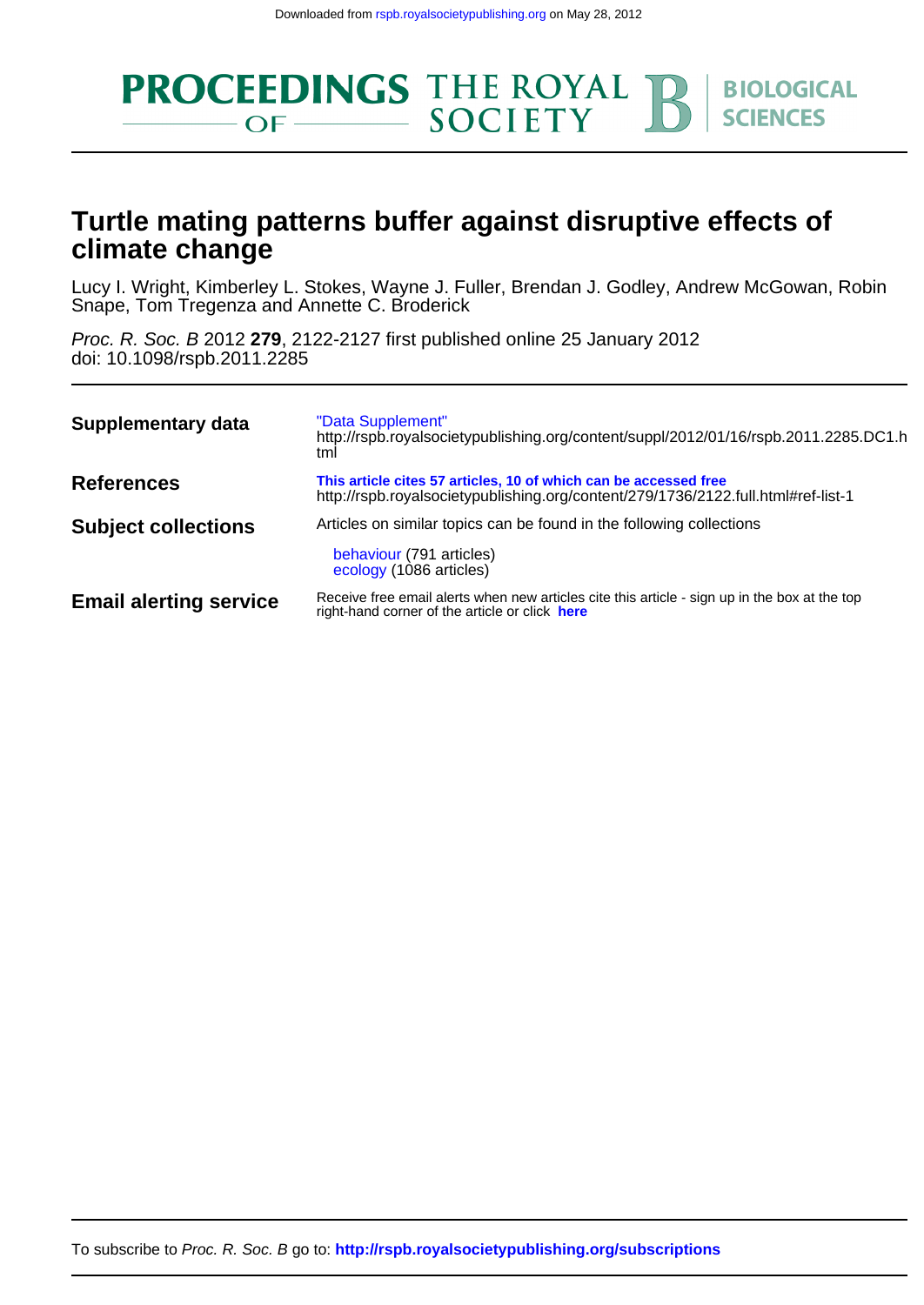

# Turtle mating patterns buffer against disruptive effects of climate change

Lucy I. Wright<sup>1</sup>, Kimberley L. Stokes<sup>1</sup>, Wayne J. Fuller<sup>2</sup>, Brendan J. Godley<sup>1</sup>, Andrew McGowan<sup>1</sup>, Robin Snape<sup>1,3</sup>, Tom Tregenza<sup>1</sup> and Annette C. Broderick<sup>1,\*</sup>

<sup>1</sup>Centre for Ecology and Conservation, University of Exeter, Cornwall Campus, Penryn TR10 9EZ, UK  $\frac{2M\text{crins and Eisherize Research Institute. European University of Lefto. Comibonsai. Lefto$  ${}^{2}$ Marine and Fisheries Research Institute, European University of Lefke, Gemikonagi, Lefke, North Cyprus Mersin 10, Turkey<br><sup>3</sup>North Cyprus Society for Protection of Turtles, PK65, Kyrenia, North Cyprus, Mersin 10, Turkey

For organisms with temperature-dependent sex determination (TSD), skewed offspring sex ratios are common. However, climate warming poses the unique threat of producing extreme sex ratio biases that could ultimately lead to population extinctions. In marine turtles, highly female-skewed hatchling sex ratios already occur and predicted increases in global temperatures are expected to exacerbate this trend, unless species can adapt. However, it is not known whether offspring sex ratios persist into adulthood, or whether variation in male mating success intensifies the impact of a shortage of males on effective population size. Here, we use parentage analysis to show that in a rookery of the endangered green turtle (Chelonia mydas), despite an offspring sex ratio of 95 per cent females, there were at least 1.4 reproductive males to every breeding female. Our results suggest that male reproductive intervals may be shorter than the  $2-4$  years typical for females, and/or that males move between aggregations of receptive females, an inference supported by our satellite tracking, which shows that male turtles may visit multiple rookeries. We suggest that male mating patterns have the potential to buffer the disruptive effects of climate change on marine turtle populations, many of which are already seriously threatened.

Keywords: marine turtle; temperature-dependent sex determination; climate change; sex ratio; mating patterns; Chelonia mydas

## 1. INTRODUCTION

Understanding and predicting how climate change impacts species with temperature-dependent sex determination (TSD) are critical for their conservation. In these species, sex is determined by the temperature regime experienced during embryonic development and even small temperature changes can produce offspring sex ratios that are heavily biased [\[1,2](#page-5-0)]. Many populations of species with TSD already exhibit offspring sex ratios skewed towards the sex produced at warmer temperatures, e.g. males in tuatara [\[3\]](#page-5-0) and females in marine and freshwater turtle populations [\[4,5\]](#page-5-0). Future climate change scenarios are predicted to increase these sex ratio biases, with implications for population viability [\[2,3,6,7\]](#page-5-0). Potential consequences include a reduction in effective population size  $(N_e)$  that will exacerbate the negative effects of inbreeding and increase genetic drift in small populations [[8](#page-5-0)], the inability to find mates leading to reduced fecundity or female infertility [\[9\]](#page-5-0), and, under more extreme climate projections, the production of single sex cohorts [\[3,7\]](#page-5-0).

In principle, TSD species could adapt to a warming climate through various mechanisms including evolution of the pivotal temperature (at which 50% of either sex is produced) and/or the transitional range of temperatures at which there is a mixed sex ratio, and behavioural change in nesting phenology or nest-site selection [\[2,10](#page-5-0)]. Although maternal nest-site choice has been shown to compensate for geographical differences in nest temperature in a lizard [\[11\]](#page-5-0), and marine turtles have shown climate-related phenological nesting responses [\[12\]](#page-5-0) (but see [\[13](#page-5-0)]), evidence suggests that these mechanisms may not be adequate to compensate for climate effects on sex ratio, especially in long-lived and late-maturing reptiles [\[10\]](#page-5-0). For example, the evolution of nest-site choice and threshold temperature (above which female offspring are produced) are predicted to be slow in response to climate warming in a freshwater turtle, and unlikely to effectively offset sex ratio bias resulting from rapid climate change [\[10\]](#page-5-0). Furthermore, earlier nesting by females, owing to individual plasticity in the timing of first nesting, is predicted to have a modest compensatory effect on offspring sex ratios compared with the perturbing effect of even small increases in summer temperature [\[14\]](#page-5-0). Although extant species with TSD have clearly survived and responded to substantial historical temperature fluctuations [\[15](#page-5-0)] and have adapted to geographical temperature variation [[11](#page-5-0),[16](#page-5-0)], it is uncertain whether they will be able to keep pace with anticipated rates of future climate change.

All species of marine turtles have TSD, with females being produced at higher temperatures, males at lower temperatures and 50 per cent of either sex at around 29 $^{\circ}$ C (reviewed in Hawkes *et al.* [\[4\]](#page-5-0)). Hatchling sex ratios

<sup>\*</sup> Author for correspondence ([a.c.broderick@exeter.ac.uk\)](mailto:a.c.broderick@exeter.ac.uk).

Electronic supplementary material is available at [http://dx.doi.org/](http://dx.doi.org/10.1098/rspb.2011.2285) [10.1098/rspb.2011.2285](http://dx.doi.org/10.1098/rspb.2011.2285) or via <http://rspb.royalsocietypublishing.org>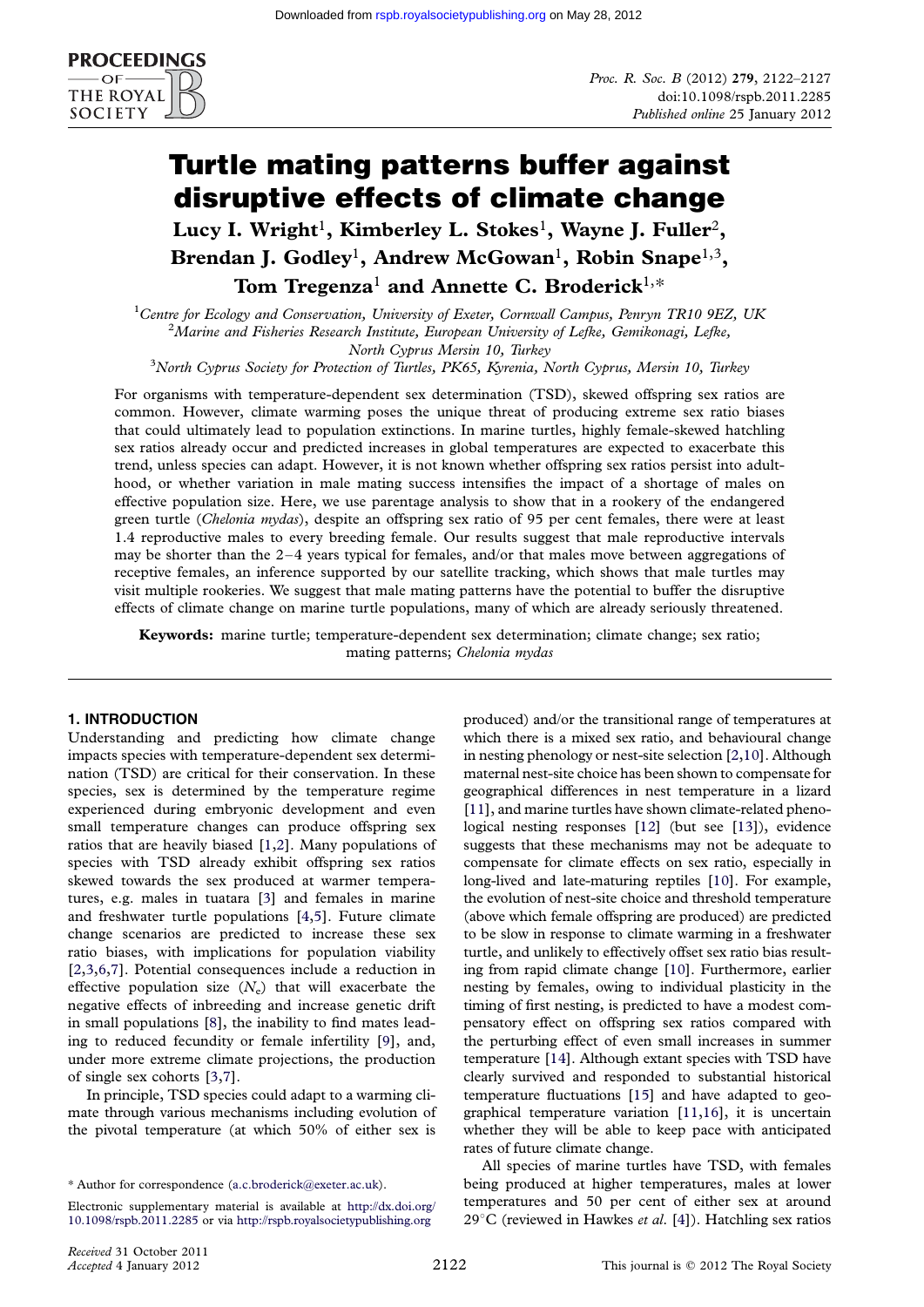biased towards females are typical and in all green turtle populations studied to date, estimates of hatchling sex ratios range from 67 to 100 per cent female (reviewed in Hawkes *et al.*  $[4]$  $[4]$ ). The few data available regarding juvenile and adult sex ratios in marine turtles suggest that the female biases seen at hatching are maintained at older life stages ([[17,18](#page-5-0)] but see [\[19](#page-5-0)]), hence, a climate-induced increase in female-biased primary sex ratios could threaten the viability of marine turtle populations through a reduction in  $N<sub>e</sub>$  and associated genetic effects, and potential reproductive failure owing to scarcity of males. These consequences are expected to be particularly deleterious in small populations, where the number of males could conceivably be reduced to below a critical minimum required to maintain a fertile population [\[9](#page-5-0)], and in areas where incubation temperatures already result in extremely female-biased offspring production [\[7\]](#page-5-0). Larger populations, and those that encompass rookeries at nesting range extremes where more males are produced, may be more robust to offspring sex ratio skews [\[4\]](#page-5-0), except under the most extreme climate-change scenarios. Any reductions in  $N_e$  owing to lack of males will be further intensified if, as seen in most animals, variation among individuals in reproductive success results in only a small proportion of the available males siring most of the offspring in subsequent generations.

There is currently a scarcity of information regarding mating behaviour in male turtles. Operational sex ratios (OSRs) are poorly understood [\[7](#page-5-0)] (but see [\[20\]](#page-5-0) for information relating to OSR) and data on the reproductive success of individual males are lacking in marine turtle species, despite the influence of these parameters on population dynamics and  $N_e$  [[8,21](#page-5-0)]. These gaps in our knowledge currently prevent an accurate evaluation of the potential impacts of climate change on marine turtle populations [[4\]](#page-5-0). To clarify whether the mating patterns of marine turtle populations increase or decrease their vulnerability to climate change and better understand the male contribution to the gene pool, we determined the number of males successfully breeding in a green turtle rookery in northern Cyprus that consists of approximately 100 nesting females [[22](#page-5-0)] and already exhibits a highly female-skewed hatchling sex ratio (86–96%) female [\[23\]](#page-5-0)). There are an estimated 300–400 female green turtles nesting annually in the Mediterranean, with nesting restricted to the eastern basin, occurring mostly in Cyprus and Turkey [\[22\]](#page-5-0). The proximity of nesting areas in Cyprus and Turkey probably results in similar incubation temperature regimes and indeed other major Mediterranean rookeries also produce highly femalebiased hatchling sex ratios (e.g. 92% female at Akyatan, Turkey [\[24\]](#page-5-0)). We hypothesized that the sex ratio of breeding adults in our study rookery would, therefore, also be female-biased, with fewer males than females contributing to reproduction.

Unlike female marine turtles, males rarely come ashore and the difficulty in catching them at sea limits access to them. We have overcome this problem by intensively sampling and genotyping mothers and offspring and employing sibship reconstruction and parentage inference methods to estimate the number of males successfully siring offspring and detect any skew in male reproductive success that might further reduce  $N_e$ . In addition, we report satellite tracking results from our study site that

|                                                        |  |  |  |  |  |  | Table 1. Characterization of microsatellite loci in green             |  |  |
|--------------------------------------------------------|--|--|--|--|--|--|-----------------------------------------------------------------------|--|--|
|                                                        |  |  |  |  |  |  | turtles ( <i>Chelonia mydas</i> ) at Alagadi, northern Cyprus. $HO$ , |  |  |
| observed heterozygosity; $HE$ expected heterozygosity. |  |  |  |  |  |  |                                                                       |  |  |

| locus            | original source<br>for locus<br>development | $\boldsymbol{n}$ | no.<br>alleles | $H_{\rm O}$ | $H_{\rm E}$ |
|------------------|---------------------------------------------|------------------|----------------|-------------|-------------|
| A6               | [26]                                        | 60               | 5              | 0.733       | 0.711       |
| <b>B103</b>      | [26]                                        | 60               | 5              | 0.617       | 0.702       |
| B123             | [26]                                        | 59               | 5              | 0.627       | 0.636       |
| C <sub>102</sub> | [26]                                        | 60               | 5              | 0.550       | 0.550       |
| D105             | [26]                                        | 60               | 8              | 0.683       | 0.784       |
| D <sub>2</sub>   | [26]                                        | 59               | 10             | 0.797       | 0.733       |
| Cm3              | [27]                                        | 60               | 7              | 0.550       | 0.523       |
| Cm58             | [27]                                        | 60               | 7              | 0.833       | 0.806       |
| Klk314           | [28]                                        | 60               | 4              | 0.433       | 0.491       |
| Or7              | [29]                                        | 60               | 5              | 0.717       | 0.656       |
| Cc2              | [30]                                        | 60               | 8              | 0.717       | 0.759       |
| Cc28             | [30]                                        | 60               | 4              | 0.650       | 0.716       |
| CcP7D04          | [31]                                        | 59               | 8              | 0.847       | 0.794       |
| CcP7E11          | $[32]$                                      | 60               | 4              | 0.550       | 0.496       |

provide new insights into male mate-searching behaviour and lend support to the inferences drawn from our parentage assignments.

#### 2. MATERIAL AND METHODS

The study was conducted in a wild population of green turtles at Alagadi beach, northern Cyprus during the 2008 breeding season (May-October). Tissue samples were taken from 20 nesting females of known identity (representing 91% of females that successfully nested at this site in 2008) and up to 23 (mean  $\pm$  s.d. = 21.9  $\pm$  1.55, range 15–23) offspring from one or more clutches per female. The final dataset comprised 809 offspring from 37 clutches. Offspring sex was estimated for the 2008 nesting season from incubation durations (as previously descri-bed in Broderick et al. [[23\]](#page-5-0)) and includes all clutches that successfully hatched at the site in 2008.

### (a) Genotyping

Genomic DNA was extracted from tissue samples using a standard ammonium acetate precipitation method [[25](#page-5-0)]. Samples were genotyped at 14 polymorphic microsatellite loci designed for use in sea turtles (table 1). Primers were labelled with fluorescent dyes (6-FAM, HEX or NED). PCR amplification was carried out in an MJ Research model PTC DNA Engine Tetrad thermal cycler according to the following schedule:  $95^{\circ}$ C for 15 min followed by 35 cycles of 94 $\degree$ C for 30 s, 58 $\degree$ C for 90 s and 72 $\degree$ C for 60 s, and finally one cycle of  $60^{\circ}$ C for 30 min. Allele sizes were assigned using an internal size standard (Genescan-500- ROX, Applied Biosystems), an ABI 3730 DNA Analyser and ABI GeneMapper 3.7 software (Applied Biosystems). Samples that failed to amplify at all loci, or that displayed unexpected alleles, were re-amplified and re-scored. Any samples that still failed to amplify at a minimum of eight loci were excluded from further analyses. However, multilocus genotypes were complete at all 14 loci for more than 90 per cent of individuals.

## (b) Characterization of microsatellite loci

Samples from 60 adult turtles (all collected from females that nested at the study site between 2007 and 2009) were used to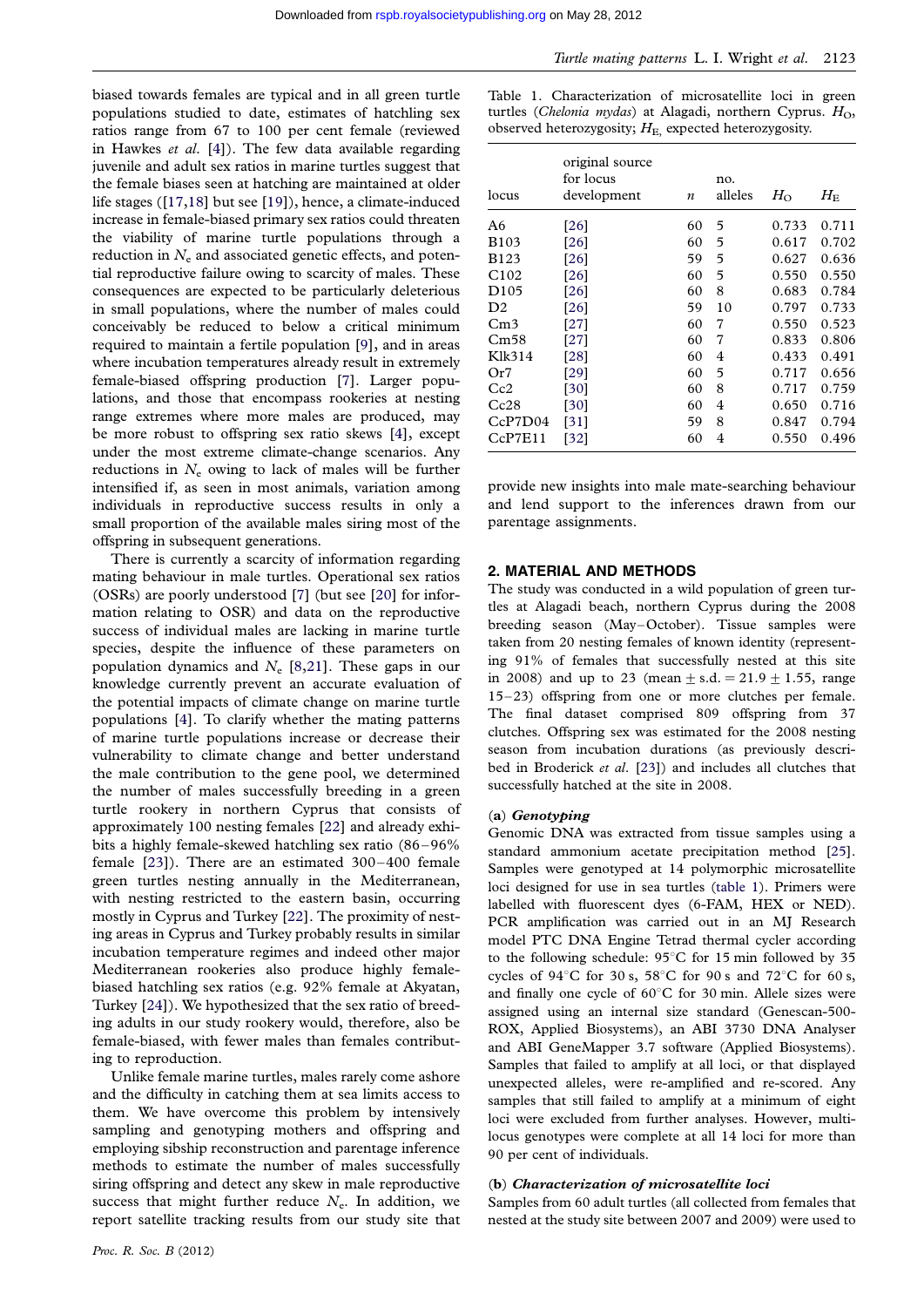<span id="page-3-0"></span>determine population allele frequencies and assess the suitability of the microsatellite markers for paternity analysis. Allele frequency analysis and tests of deviation from Hardy–Weinberg equilibrium (HWE) were performed in the program CERVUS v. 2.0 [[33\]](#page-6-0). Linkage disequilibrium between all pairs of loci was tested using a Markov chain method in GENEPOP v. 4.0.10 [[34\]](#page-6-0). Probability of detecting multiple paternity was assessed using PRDM software [\[35](#page-6-0)] (downloaded 2009), assuming both equal and skewed (10 : 90%) paternal contributions to clutches.

## (c) Paternity analysis

Sibship and parentage inference were carried out in COLONY v. 2.0 [[36\]](#page-6-0) assuming an error rate of 0.01 for allelic dropout and 0.02 for genotyping error. COLONY uses a maximum-likelihood model to assign sibship and parentage relationships. Individuals are clustered based on full-sib, half-sib (maternal and paternal) and parent–offspring relationships, candidate parents are assigned to full-sib groups and genotypes of unknown parents are inferred [\[36](#page-6-0),[37\]](#page-6-0). Ten replicate runs of 'medium' length were conducted on the same dataset. Each of the 10 replicate runs used different random number seeds to initiate the simulated annealing process. Maternity of all offspring was known. All genotyped offspring were analysed together in order to identify any paternal half-sibs, which would indicate males that sired offspring with more than one female.

#### (d) Satellite tracking

In 2009, a satellite transmitter (KiwiSat 101, Sirtrack, New Zealand) was attached to a male turtle from the same study site according to a previously described protocol [\[38](#page-6-0)]. The male was tracked via satellite for 81 days. Locations were obtained using the Argos system and Satellite Tracking and Analysis Tool (STAT) [\[39\]](#page-6-0), and mapped in ARCGIS v. 9.3.1. (for full details, see the electronic supplementary material).

#### 3. RESULTS

## (a) Offspring sex ratio

Incubation durations of clutches in 2008 ranged from 43 to 59 days (mean  $48.3 \pm 3.48$  (s.d.),  $n = 57$ ), with only three clutches exceeding the pivotal incubation duration (at which  $50:50$  sex ratio is found) of 56 days  $[23]$  $[23]$  $[23]$ . Based on incubation durations, using the methodology of Broderick et al. [[23](#page-5-0)], we estimate that the overall offspring sex ratio at this site in 2008 was 95 per cent female.

#### (b) Paternity analysis

Parentage analysis of more than 800 offspring revealed that a minimum of 28 unique males sired offspring from 20 nesting females, demonstrating an unexpected sex ratio of breeders of at least 1.4 males to each female (figure 1). There was a high degree of convergence between the 10 COLONY runs (see electronic supplementary material, table S1). All runs identified 20 family clusters, all of which contained a single mother and all her offspring with one or multiple fathers (i.e. all offspring in the clusters were full-sibs or maternal half-sibs). Because the number of clusters was equal to the number of females included in the analysis, and no paternal half-sibs were identified, the results indicate that no male sired offspring across females. The analysis revealed 28 –30 full-sib families and the total number of unique fathers contributing offspring to these full-sibling



Figure 1. Sex ratios and monogamy of green turtles. The figure shows the proportions of female (un-shaded) and male (shaded) offspring and breeding adults for the 2008 nesting season at our study site. Also shown (hashed) are the proportions of breeding adults that were monogamous at the study site, i.e. the proportion of females that had a single sire for their offspring and the proportion of males that only sired offspring from one female at this rookery (note: use of the term 'monogamy' in this figure relates only to the Alagadi rookery; males may have mated with additional females at other nesting sites within the wider Mediterranean population). Offspring sex is estimated from incubation durations [\[23\]](#page-5-0) and includes all clutches that hatched successfully at this site in 2008.

groups also ranged from 28 to 30 across the 10 runs, with 28 fathers being most probable in five runs.

Thirty per cent (six out of 20) of females in this study produced clutches with multiple paternity (see electronic supplementary material, table S2), but interestingly, we found no evidence that any single male sired offspring with more than one female at this rookery. This is evidenced by the lack of paternal half-sibs in the COLONY analysis, despite near complete sampling (more than 90% of females that successfully nested at Alagadi in 2008 were included in the study).

## (c) Characterization of microsatellite loci

All loci conformed to expectations of HWE ( $p > 0.05$ ), showed low probability of null alleles and showed no evidence of genotypic linkage disequilibrium after correction for multiple tests [\[40](#page-6-0)]. Combined exclusion probability (second parent) for all 14 loci was greater than 0.99, and the probability of detecting multiple paternity, assuming two fathers with skewed paternal contributions (10 : 90%) and 20 offspring sampled per clutch, was 0.876.

#### (d) Satellite tracking

The male turtle tracked from the study site travelled in proximity to multiple nesting beaches in Cyprus and Turkey before travelling to North Africa [\(figure 2](#page-4-0)), in a pattern consistent with mate-searching behaviour (see the electronic supplementary material). The breeding sites within 20 km of the route account for 58 per cent of green turtle nesting in the Mediterranean according to maximum nest numbers taken from the literature [\[22,](#page-5-0)[41](#page-6-0)–[43](#page-6-0)].

## 4. DISCUSSION

Our finding that more males than females contributed to reproduction in this study was contrary to our expectations, considering the extremely female-skewed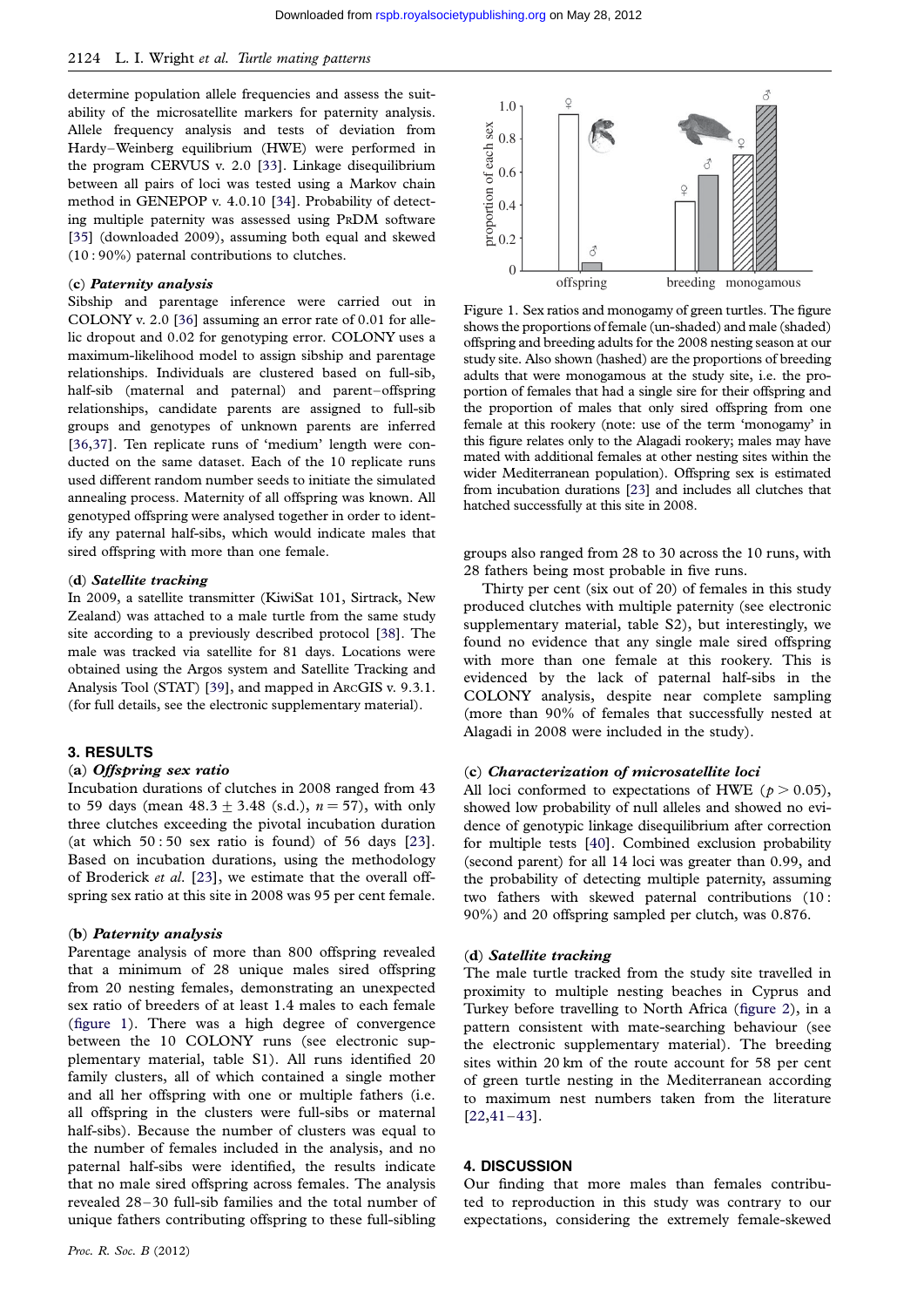<span id="page-4-0"></span>

Figure 2. Route of an adult male green turtle that was released post-breeding at Alagadi Beach, Cyprus and tracked to Egypt via the Turkish coast. Major green turtle nesting beaches along the route are labelled  $(A-D)$ :  $(A)$  Alagadi and the Cyprus North beaches, 8–9th June. (B) North Karpaz beaches, 10–11th June. (C) Alata, 14th June. (D) Kazanlı, 15–26th June. Data for nesting numbers are taken from the literature [\[22](#page-5-0),[41](#page-6-0)–[43\]](#page-6-0).

hatchling sex ratio reported at this rookery (this study, [\[23\]](#page-5-0)). OSRs [[44](#page-6-0)] depend not only on adult sex ratio but also on the potential reproductive rate of each sex [[45](#page-6-0)]. Our results might reflect more frequent breeding periodicity in males than females, resulting in sex ratios of adults on breeding grounds that are much less female-biased than would be expected based on offspring sex ratios alone, as recently demonstrated in loggerhead turtles (Caretta caretta) [[46](#page-6-0)]. A higher breeding frequency of males compared with females would help to explain the persistence of female-biased populations, by ensuring mate finding and the maintenance of marine turtle fertility even at low population size [[47](#page-6-0)]. More frequent breeding by males will not, however, ameliorate the effects of low  $N_e$ , and populations with few males will still suffer negative effects of inbreeding and loss of genetic variation. Alternative explanations for our results may be that females are able to store sperm from previous breeding seasons to produce viable offspring, as has been recorded in freshwater turtles that breed annually [\[48\]](#page-6-0), or that there are sex differences in mortality rates leading to an adult sex ratio that does not reflect that seen at primary life stages.

Additionally, some of the males breeding at our study site may originate from (thus far unidentified) rookeries elsewhere in the Mediterranean that produce more balanced offspring sex ratios, although nesting in this population is limited to the eastern Mediterranean where nest incubation temperatures are probably similar to or higher than those in Cyprus. Natal philopatry is a central life-history component in marine turtles and has been documented in both males and females, although the precision with which either sex returns to natal sites is not clear [\[49](#page-6-0)]. Lower levels of genetic divergence at nuclear compared with mitochondrial DNA (mtDNA) markers is consistent with male-mediated gene flow between rookeries and suggests that males are more plastic in their philopatric behaviour [[50](#page-6-0)]. Additionally, although courtship and mating are thought to occur close to the nesting beach at this colony [\[51\]](#page-6-0), in some populations, mating occurs at regional courtship areas from which females disperse to nesting rookeries that can be distant from the mating site, hence males are associated with regional nesting populations rather than specific rookeries [[20](#page-5-0)].

Our satellite tracking of a post-breeding male turtle from our study site in 2009 supports the conjecture that males might mate at multiple breeding grounds. In contrast to post-breeding female turtles, which travel from this site directly to foraging grounds in Turkey, Syria or North Africa [\[52\]](#page-6-0), the male took a 348 km diversion to Turkey before travelling to the North African coast, passing in proximity to multiple green turtle nesting beaches [[22](#page-5-0)[,41](#page-6-0)–[43\]](#page-6-0). The exceptional navigational abilities of marine turtles are well documented [[53](#page-6-0)] and tentatively suggest that the observed detour was strategic. Mating activity in marine turtles can overlap significantly with the nesting season [\[54](#page-6-0)] and males are typically sexually active for a period of around one month [[20](#page-5-0)]. Given the seasonality of nesting in the Mediterranean [[22](#page-5-0)], it is possible that the male tracked in this study was seeking receptive females both in Cyprus and Turkey. It is not known whether there is maternal population structure among the major nesting sites for this species in the Mediterranean. In addition to ensuring mate finding and maintaining equal OSRs on mating grounds, if aggregations of nesting females are distinct (in terms of mtDNA), then the movement of males between breeding grounds will contribute to nuclear gene flow between rookeries and reduce inbreeding and loss of genetic variation that would occur if very small numbers of males were reproducing at each breeding site.

Although polyandry has been documented across marine turtle species (reviewed in Lee [[55](#page-6-0)]), and was recorded in 30 per cent of females in this study, the observation that males only sired offspring with a single female at the Alagadi rookery ([figure 1\)](#page-3-0) is surprising and is in contrast to observations of polygynous behaviour at other green turtle breeding grounds [[20](#page-5-0)]. In aggregate breeding systems with no parental care, regardless of whether or not males defend females or resources, multiple mating opportunities for both males and females are expected [[44](#page-6-0)]. It is clear that males may have mated with additional females at other breeding sites; however, the genetic mating pattern observed at this rookery allows more males to participate in reproduction compared with a strictly monogamous system [\[21,](#page-5-0)[56](#page-6-0)], further contributing to the maintenance of genetic variation in this population.

While previous work has focused on the potential of plasticity in maternal nesting behaviour to counter the sex ratio biases induced by climate warming [\[10,11](#page-5-0)], this study highlights the role of mating behaviour in maintaining relatively equal operational sex ratios despite highly female-biased hatchling sex ratios. Whether the breeding pattern observed at this nesting site results from males breeding more frequently than females, males moving between aggregations of receptive females, or from other processes leading to a more equal OSR than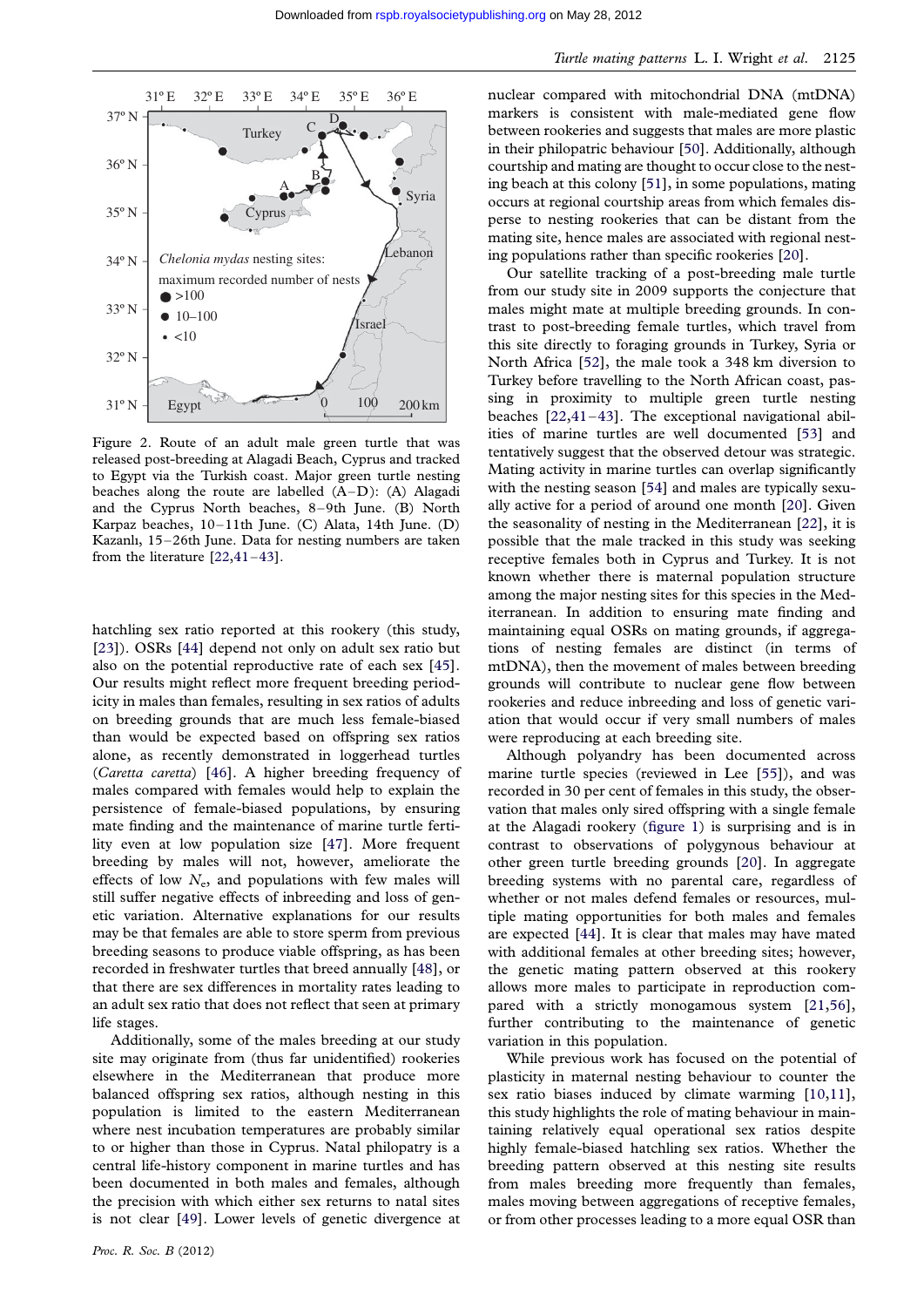<span id="page-5-0"></span>expected based on offspring sex ratios warrants further investigation owing to the potential implications for  $N_e$ . It is important to note that the sex ratio of breeders observed in this study reflects hatchling sex ratios approximately 30 years ago (owing to late age at maturity in green turtles, reviewed in Heppell et al. [[57](#page-6-0)]). However, sea surface temperatures at this site have risen by, on average, less than  $1^{\circ}$ C over the past 50 years, suggesting a female bias in offspring produced at that time [7]. Nonetheless, future adult sex ratios could be much more female-biased than at present. Current mating patterns will help to preserve genetic variation that may be critical if marine turtles are to adapt behaviourally or physiologically to a warming climate and have, no doubt, contributed to their persistence through historical climatic upheaval.

We would like to thank M. Cant, D. Hosken, R. Wilson and two anonymous reviewers for comments that significantly improved an earlier version of the manuscript. L.I.W. is funded by a Natural Environment Research Council (NERC) doctoral studentship. K.S. is funded by a European Social Fund doctoral studentship. Laboratory work was performed at the NERC Biomolecular Analysis Facility, Sheffield. We thank the funding bodies and volunteers that support the Marine Turtle Conservation Project in Cyprus.

#### **REFERENCES**

- 1 Janzen, F. J. 1994 Climate change and temperaturedependent sex determination in reptiles. Proc. Natl Acad. Sci. USA 91, 7487–7490. ([doi:10.1073/pnas.91.](http://dx.doi.org/10.1073/pnas.91.16.7487) [16.7487](http://dx.doi.org/10.1073/pnas.91.16.7487))
- 2 Wapstra, E., Uller, T., Sinn, D. L., Olsson, M., Mazurek, K., Joss, J. & Shine, R. 2009 Climate effects on offspring sex ratio in a viviparous lizard. J. Anim. Ecol. 78, 84-90. [\(doi:10.1111/j.1365-2656.2008.01470.x](http://dx.doi.org/10.1111/j.1365-2656.2008.01470.x))
- 3 Mitchell, N. J., Kearney, M. R., Nelson, N. J. & Porter, W. P. 2008 Predicting the fate of a living fossil: how will global warming affect sex determination and hatching phenology in tuatara? Proc. R. Soc. B 275, 2185–2193. [\(doi:10.1098/rspb.2008.0438](http://dx.doi.org/10.1098/rspb.2008.0438))
- 4 Hawkes, L. A., Broderick, A. C., Godfrey, M. H. & Godley, B. J. 2009 Climate change and marine turtles. Endang. Sp. Res. 7, 137–154. [\(doi:10.3354/esr00198](http://dx.doi.org/10.3354/esr00198))
- 5 Freedberg, S. & Bowne, D. R. 2006 Monitoring juveniles across years reveals non-Fisherian sex ratios in a reptile with environmental sex determination. Evol. Ecol. Res. 8, 1499–1510.
- 6 Fuentes, M. M. P. B., Hamann, M. & Limpus, C. J. 2010 Past, current and future thermal profiles of green turtle nesting grounds: implications from climate change. J. Exp. Mar. Biol. Ecol. 383, 56–64. ([doi:10.1016/j.](http://dx.doi.org/10.1016/j.jembe.2009.11.003) [jembe.2009.11.003\)](http://dx.doi.org/10.1016/j.jembe.2009.11.003)
- 7 Witt, M. J., Hawkes, L. A., Godfrey, M. H., Godley, B. J. & Broderick, A. C. 2010 Predicting the impacts of climate change on a globally distributed species: the case of the loggerhead turtle. J. Exp. Biol. 213, 901–911. [\(doi:10.1242/](http://dx.doi.org/10.1242/jeb.038133) [jeb.038133](http://dx.doi.org/10.1242/jeb.038133))
- 8 Frankham, R. 1995 Effective population-size adultpopulation size ratios in wildlife—a review. Genet. Res. 66, 95–107. ([doi:10.1017/S0016672300034455\)](http://dx.doi.org/10.1017/S0016672300034455)
- 9 Milner-Gulland, E. J., Bukreevea, O. M., Coulson, T., Lushchekina, A. A., Kholodova, M. V., Bekenov, A. B. & Grachev, I. A. 2003 Reproductive collapse in saiga antelope harems. Nature 422, 135. [\(doi:10.1038/422135a](http://dx.doi.org/10.1038/422135a))
- 10 Morjan, C. L. 2003 How rapidly can maternal behavior affecting primary sex ratio evolve in a reptile with

environmental sex determination? Am. Nat. 162, 205-219. [\(doi:10.1086/376583\)](http://dx.doi.org/10.1086/376583)

- 11 Doody, J. S., Guarino, E., Corey, B., Murray, G., Ewert, M. & Georges, A. 2006 Nest site choice compensates for climate effects on sex ratios in a lizard with environmental sex determination. Evol. Ecol. 20, 307-330. [\(doi:10.](http://dx.doi.org/10.1007/s10682-006-0003-2) [1007/s10682-006-0003-2](http://dx.doi.org/10.1007/s10682-006-0003-2))
- 12 Weishampel, J. F., Bagley, D. A. & Ehrhart, L. M. 2004 Earlier nesting by loggerhead sea turtles following sea surface warming. Global Change Biol. 10, 1424–1427. ([doi:10.1111/j.1529-8817.2003.00817.x\)](http://dx.doi.org/10.1111/j.1529-8817.2003.00817.x)
- 13 Weishampel, J. F., Bagley, D. A., Ehrhart, L. M. & Weishampel, A. C. 2010 Nesting phenologies of two sympatric sea turtle species related to sea surface temperatures. Endang. Sp. Res. 12, 41–47. ([doi:10.3354/](http://dx.doi.org/10.3354/esr00290) [esr00290](http://dx.doi.org/10.3354/esr00290))
- 14 Schwanz, L. E. & Janzen, F. J. 2008 Climate change and temperature-dependent sex determination: can individual plasticity in nesting phenology prevent extreme sex ratios? Physiol. Biochem. Zool. 81, 826 –834. [\(doi:10.](http://dx.doi.org/10.1086/590220) [1086/590220](http://dx.doi.org/10.1086/590220))
- 15 Janzen, F. J. & Paukstis, G. L. 1988 Environmental sex determination in reptiles. Nature 332, 790. [\(doi:10.](http://dx.doi.org/10.1038/332790a0) [1038/332790a0\)](http://dx.doi.org/10.1038/332790a0)
- 16 Ewert, M. A., Lang, J. W. & Nelson, C. E. 2005 Geographic variation in the pattern of temperaturedependent sex determination in the American snapping turtle (Chelydra serpentina).  $\tilde{f}$ . Zool. 265, 81-95. ([doi:10.1017/S0952836904006120](http://dx.doi.org/10.1017/S0952836904006120))
- 17 Braun-McNeill, J., Epperly, S. P., Owens, D. W., Avens, L. & Williams, E. 2007 Seasonal reliability of testosterone radioimmunoassay (RIA) for predicting sex ratios of juvenile loggerhead (Caretta caretta) turtles. Herpetologica 63, 275 –284. [\(doi:10.1655/0018-0831\(2007\)63\[275:](http://dx.doi.org/10.1655/0018-0831(2007)63[275:SROTRR]2.0.CO;2) [SROTRR\]2.0.CO;2](http://dx.doi.org/10.1655/0018-0831(2007)63[275:SROTRR]2.0.CO;2))
- 18 Stabenau, E. K., Stanley, K. S. & Landry Jr, A. M. 1996 Sex ratios from stranded sea turtles on the upper Texas coast. J. Herpetol. 30, 427–430. [\(doi:10.2307/1565186\)](http://dx.doi.org/10.2307/1565186)
- 19 Chaloupka, M. & Limpus, C. 2001 Trends in the abundance of sea turtles resident in southern Great Barrier Reef waters. Biol. Conserv. 102, 235 –249. ([doi:10.1016/](http://dx.doi.org/10.1016/S0006-3207(01)00106-9) [S0006-3207\(01\)00106-9](http://dx.doi.org/10.1016/S0006-3207(01)00106-9))
- 20 Limpus, C. J. 1993 The green turtle, Chelonia mydas, in Queensland: breeding males in the southern Great Barrier Reef. Wild Res. 20, 513 –523. ([doi:10.1071/](http://dx.doi.org/10.1071/WR9930513) [WR9930513](http://dx.doi.org/10.1071/WR9930513))
- 21 Sugg, D. W. & Chesser, R. K. 1994 Effective population sizes with multiple paternity. Genetics 137, 1147-1155.
- 22 Broderick, A. C., Glen, F., Godley, B. J. & Hays, G. C. 2002 Estimating the number of green and loggerhead turtles nesting annually in the Mediterranean. Oryx 36, 227 –235. [\(doi:10.1017/S0030605302000431](http://dx.doi.org/10.1017/S0030605302000431))
- 23 Broderick, A. C., Godley, B. J., Reece, S. & Downie, J. R. 2000 Incubation periods and sex ratios of green turtles: highly female biased hatchling production in the eastern Mediterranean. Mar. Ecol. Prog. Ser. 202, 273-281. ([doi:10.3354/meps202273](http://dx.doi.org/10.3354/meps202273))
- 24 Casale, P., Gerosa, G. & Yerli, S. 2000 Female-biased primary sex ratio of the green turtle, Chelonia mydas, estimated through sand temperatures at Akyatan, Turkey. Zool. Middle East 20, 33–42.
- 25 Nicholls, J. A., Double, M. C., Rowell, D. M. & Magrath, D. 2000 The evolution of cooperative and pair breeding in thornbills Acanthiza (Pardalotidae). J. Avian Biol. 31, 165 –176. [\(doi:10.1034/j.1600-048X.](http://dx.doi.org/10.1034/j.1600-048X.2000.310208.x) [2000.310208.x\)](http://dx.doi.org/10.1034/j.1600-048X.2000.310208.x)
- 26 Dutton, P. H. & Frey, A. 2009 Characterization of polymorphic microsatellite markers for the green turtle (Chelonia mydas). Mol. Ecol. Res. 9, 354–356. [\(doi:10.](http://dx.doi.org/10.1111/j.1755-0998.2008.02443.x) [1111/j.1755-0998.2008.02443.x\)](http://dx.doi.org/10.1111/j.1755-0998.2008.02443.x)